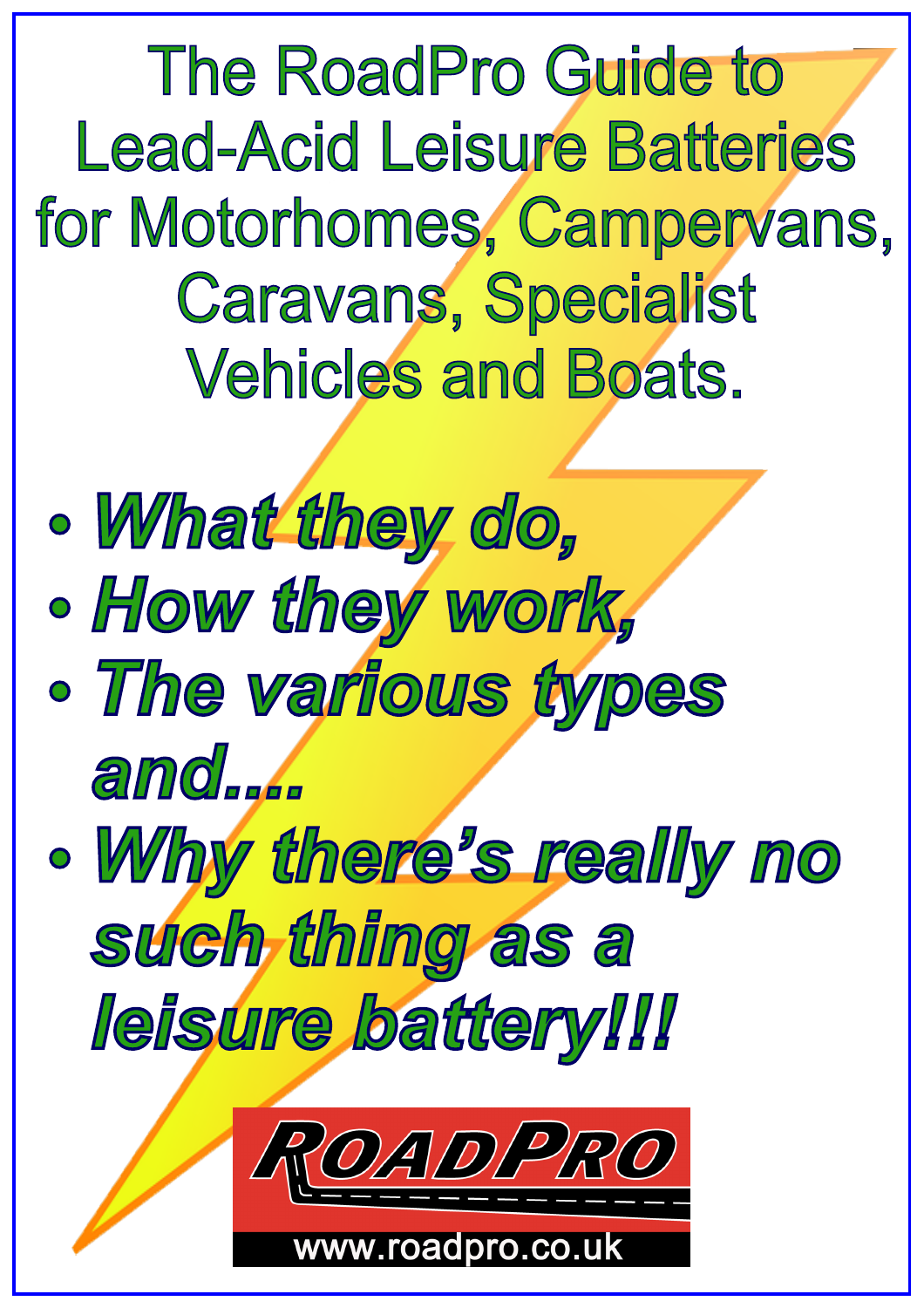# **The RoadPro Guide to Lead-Acid Leisure Batteries:**

#### **The Basics**

Although lead-acid batteries have been around since 1859 when they were invented by M. Gaston Planté, they are similar now to how they were then. They look quite simple but the physics and chemistry involved is very complex indeed and the conditions in which they're used affect their performance as well. For example, temperature affects a battery's performance hugely and batteries last far longer in Iceland than they do in Saudi Arabia. Different manufacturers use different materials in their batteries which changes the way they work.

And, we really don't have the time or space to go into Peukert's Law other than to say batteries last longer and give more energy overall if you use them gently. So, treat this as an informative but far from exhaustive guide to leisure batteries.



All lead-acid batteries are made with similar raw materials including: lead, tin, other metals, lead oxide, sulphuric acid and water. It's the way that these materials are combined that makes them more or less suitable for particular applications. There are basically two kinds of lead-acid battery in common use: ones which are designed to start engines and others which are intended for powering motors or equipment of one sort or another. These are known as deep-cycle or traction batteries.

#### **"Leisure" batteries**

A leisure battery isn't a particular type of battery: it's just what someone decided to call the battery that is used in caravans, motorhomes and boats to power the 12V equipment on board. In other parts of the world they're known



A nice label doesn't necessarily guarantee a top-quality leisure battery. (This one might be the exception that proves the rule!!!!!! as "domestic batteries", "house batteries", "auxiliary batteries" and "service batteries".

Caravan and motorhome dealers, chandlers and other retail outlets usually sell a variety of these batteries, often with images of caravans, motorhomes and boats on the label and with vivid descriptions such as "High Power", "Deep Cycle"," "Multi-Purpose", etc. But, however a battery is described and whatever it says on the label, the fact of the matter is that **a battery is either designed to be a starter battery OR a deep-cycle battery of some sort or another: it can't be both**. The reality is that almost all batteries which claim to be "leisure" batteries are actually starter batteries with a fancy label.

#### **How is a leisure battery different from a starter battery?**

- Starter batteries are designed and built so that they can release large amounts of energy for just a few seconds – when turning over an engine. They have thin plates which can release and absorb energy quickly and, because they are usually charged up as soon as energy has been taken out, they require very little maintenance and can last for many years. Starter batteries are not designed to be able to withstand deep discharge and this makes them unsuitable for use as leisure batteries when frequent deep discharge is going to occur.\*
- As explained above, most so-called leisure batteries are starter batteries with a caravan, a motorhome or a boat on their labels. True leisure batteries are really deep cycle or traction batteries and have thick plates which enable them to cope with the demands of high current draw and frequent, prolonged discharging. They're designed to operate motors on machinery, fork-lift trucks, etc: even submarines! This makes them ideal for use as leisure batteries. Because deep cycle batteries are usually subjected to much more stress than starter batteries, they may not last as long but their useful life is entirely dependent on exactly how they're used and maintained.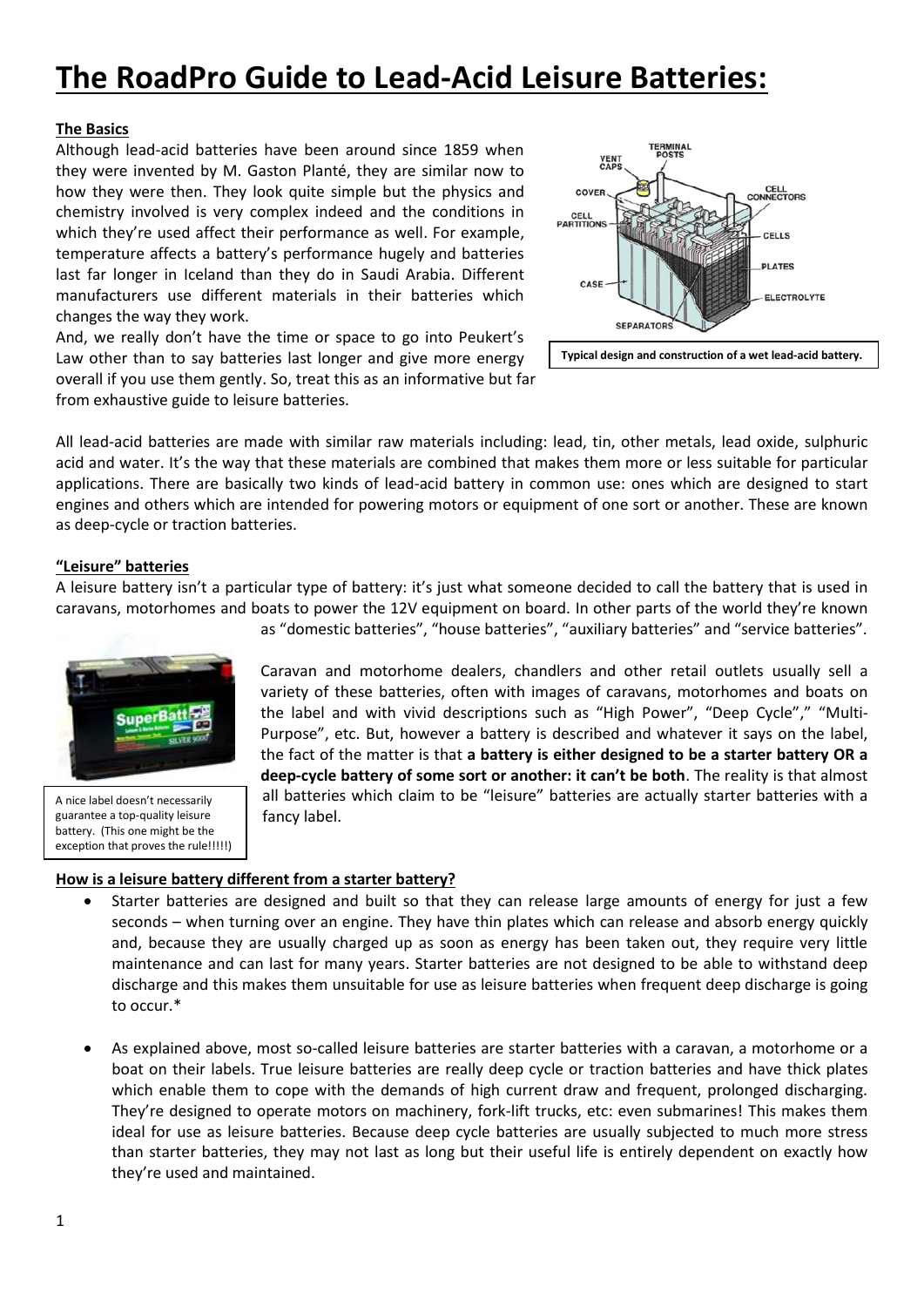A simple way to tell whether a battery is what it claims to be or is just – let's not mince words – a con trick is to weigh it. Lead is heavy but the more lead in a battery, the better the battery is likely to perform when used as a leisure battery. We weighed one of the most popular 110Ah leisure batteries – with a well-known name, an attractive label and lots of advertising support – and found that it weighed in at 5Kgs less than another 110Ah battery which is specifically designed to be used as a leisure battery. This difference in weight can mean a significant difference in performance and life expectancy.

\* Having said that, for many people, a starter battery can be just what they need as a leisure battery. If you have a caravan or a motorhome and you always use campsites with mains hook-up or if you have a boat and always moor in a marina, you can probably get good service out of the cheapest starter battery you can find. The battery isn't being called on to provide serious amounts of electricity but is simply a buffer for the on-board 230V-12V power supply. If, on the other hand, you want to be self-reliant and be able to operate your appliances reliably when off-grid, a starter battery – even if it's dressed up as a leisure battery – is not suitable and may not give you the kind of performance or reliability that you need. It all depends on how you use your battery.



**This "leisure battery" has much less lead in it than you might expect, going by the size of the case. It's a con trick**

#### **What about "maintenance-free" batteries?**

It's natural to think that a "maintenance-free" battery is exactly what it says on the box and it is as long as it's never charged at more than 14.1V which is the point at which a battery starts to gas at 25˚C. (The voltage at which batteries gas changes according to the ambient temperature.) This makes them suitable for use as starter batteries but not for leisure use where the battery is subjected to frequent heavy discharging and charging. If the vehicle or boat is always connected to a mains electricity supply, a "maintenance-free" battery can be ideal but, if you want to discharge the battery and then charge it again quickly on a regular basis, they're just not suitable. (Having said that, gel and AGM batteries are maintenance-free and can be very suitable indeed for use as a leisure battery.)

#### **What are the different types of leisure battery?**

As well as being classed as starter or deep cycle, lead-acid batteries can be divided into three other categories: wet, gel and AGM (absorbent glass mat). There are even different types of battery within these groups. Each has advantages and disadvantages.



 Wet lead-acid batteries are usually the cheapest to buy but, when actively used as leisure batteries, will need regular maintenance. This is because some of the water in the electrolyte is split into its component parts of hydrogen and oxygen gas during the charging process and released into the atmosphere. This is gassing. If the electrolyte isn't topped up (with distilled water), the battery will be damaged and stop working as it should. As mentioned above, unless you spend all your time with mains hook-up, avoid "maintenance-free" batteries.

Main features of wet lead-acid batteries:

- $\triangleright$  Can be charged quickly at high charge rate.
- Expected number of cycles\* of 200+ at 50% discharge. This will vary hugely depending on how the battery is charged and discharged and whether it's a "normal" leisure battery (i.e. really a starter battery) or a real traction or semi-traction battery.
- $\triangleright$  Require regular checking and maintenance which varies according to the design of the battery.
- $\triangleright$  Comparatively high rate of self-discharge.
- $\triangleright$  Can be damaged by vibration and shock.
- $\triangleright$  Performance will be greatly affected by ambient temperature.
- $\triangleright$  The least expensive type of battery.

\*Cycling is the process of discharging and charging a battery.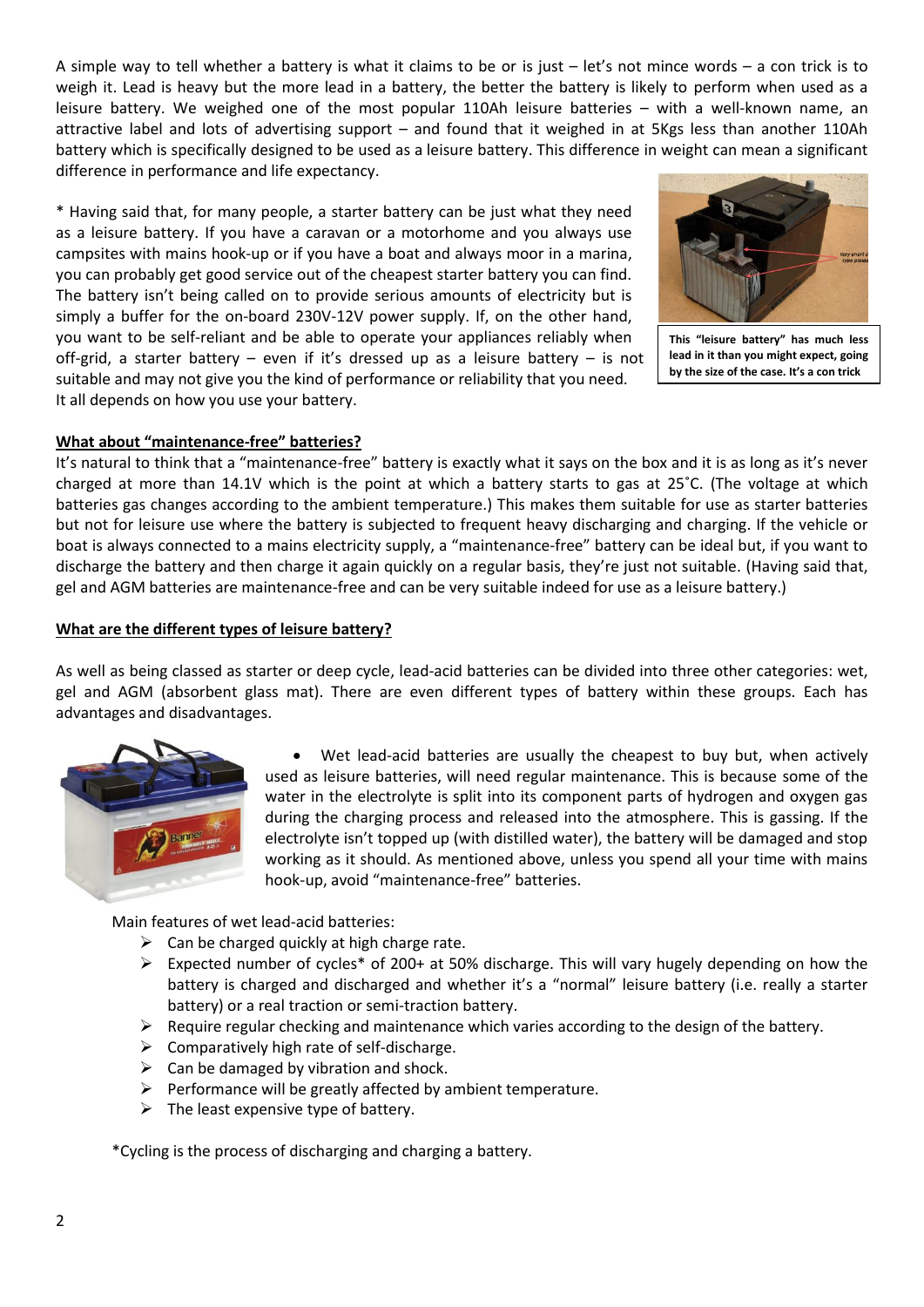AGM stands for Absorbent Glass Mat and this describes the way the electrolyte is stored inside the battery: absorbed in mats of glass fibre. This method of construction has several advantages over wet batteries including greater resistance to shock and vibration, greater depth of discharge, lower self-discharge and faster charging times (because they can absorb higher current than wet batteries). Like gel batteries they can be mounted in any position (except upside down) and they are maintenance free.



AGMs are sensitive to overcharging and must be charged according to the manufacturers' instructions. The maximum charging voltage is usually 14.7V.

AGM batteries have many of the advantages of gel batteries but are usually cheaper.

Main features of AGM lead-acid batteries:

- Expected cycle life of 500+ at 50% discharge. This can be a lot higher for real, specially designed traction batteries.
- $\triangleright$  Better performance (than wet batteries) in high and low ambient temperatures.
- $\triangleright$  Can discharge at higher rates than gel.
- $\triangleright$  Lower rate of self-discharge.
- $\triangleright$  Maintenance free.
- $\triangleright$  Do not gas or give off potentially dangerous fumes.
- $\triangleright$  Do not deteriorate as quickly (compared to wet batteries) when left in a discharged state.
- $\triangleright$  Can be positioned on their side.
- $\triangleright$  Good resistance to vibration and shock.
- $\triangleright$  More expensive than wet lead-acid batteries but cheaper than gel.
- Gel batteries tend to be the most expensive type of lead-acid battery. The liquid electrolyte is replaced by a gel which makes them a lot safer in case of an accident where the battery casing is damaged. They can also be installed in places where a wet battery can't (because they don't gas when charged correctly) and they can be mounted in any position, although upside down is not recommended. In addition, they are truly maintenance-free and, if used according to the manufacturer's instructions, they can last for many years. However, their performance is no better than that of a wet lead-acid battery and they can be easily damaged if charged at too high a voltage. Gel batteries are most suitable for applications where very deep discharge is required as they can usually survive this kind of treatment better than other lead-acid batteries. They also tend to perform better in high ambient temperatures and they can withstand vibration and shock. Main features of gel lead-acid batteries:
	- $\triangleright$  Expected cycle life of 500+ at 50% discharge.
	- $\triangleright$  Better performance (than wet batteries) in high and low ambient temperatures.
	- $\triangleright$  Maintenance free.
	- $\triangleright$  Do not gas.
	- $\triangleright$  Do not deteriorate as quickly (compared to wet batteries) when left in a discharged state.
	- $\triangleright$  Can be positioned on their side.
	- $\triangleright$  Good resistance to vibration and shock.
	- $\triangleright$  Expected cycle life of
	- $\triangleright$  More expensive than wet lead-acid batteries and AGM batteries.

Both AGM and gel batteries last longer because the lead paste is physically retained on the plates by the GEL or by pressure of the glass mat. This helps to prevent the paste dropping off the plates' surfaces as it does with wet electrolyte batteries.

### *OK, we know that this guide is about lead acid leisure batteries, but……….*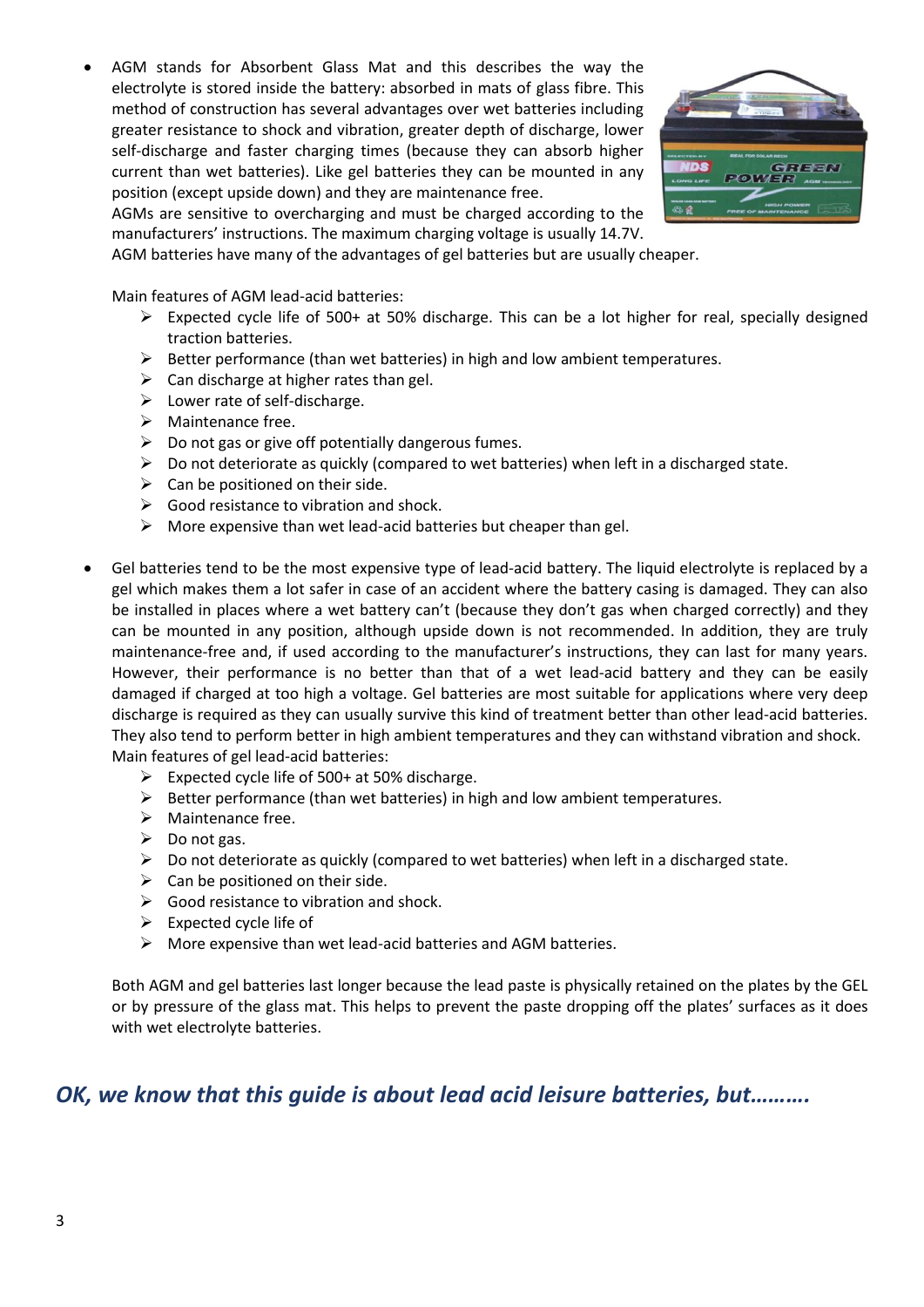

 **Lithium batteries** are more expensive than lead-acid batteries but their advantages make them ideal for use as leisure batteries. In short, they don't have any of the disadvantages of other batteries such as slow charging, regular maintenance, sulphation and heavy weight. There are different types of lithium battery but the ones that are most suited to use in vehicles and boats as a replacement for a 12 volt lead acid battery are LiFePO4 models. A LiFePO4 battery will have just four series connected cells to make 12 volts. In practice each cell is lots of parallel connected smaller cells. LiFeP04 batteries include a battery management

system (BMS) to ensure that the cells correctly share the charging and discharge currents

and are neither over charged nor over discharged. Other lithium ion technologies, such as that used in electric bicycles have a different cell voltage and cannot be connected to provide a nominal 12 volt supply.

- LiFePO4 batteries are very safe and have excellent performance. Here are some of their features:
	- $\triangleright$  Much lighter than lead-acid batteries.
	- Expected cycle life of 2,000+ at 75% discharge.
	- $\triangleright$  Can be charged quickly at high charge rate.
	- $\triangleright$  Can be discharged to below 10% of capacity.
	- $\triangleright$  Do not gas or give off potentially dangerous fumes.
	- $\triangleright$  Do not seriously deteriorate when left in a discharged state.
	- $\triangleright$  Very low self-discharge rate
	- $\triangleright$  Maintenance free although regular checks are recommended.
	- $\triangleright$  More expensive than lead-acid batteries

**PLEASE NOTE!!** *These specifications for cycle life and discharge should be regarded only as a rough guide. Actual cycle life and overall performance will vary according to the conditions in which a battery is used, how it is used and how it is maintained. Published cycle life figures using the same test criteria are a good way to compare one battery with another.*

#### *RoadPro stocks Energy Bull (semi-traction) wet lead-acid batteries from Banner, Green Power AGM batteries from NDS and lithium batteries from EZA, NDS and Super B.*

#### **So what sort of battery is best for leisure use?**

There's no such thing as the best battery for every situation. Depending on what you want to achieve, a small, cheap starter battery may be best. For someone else, only a couple (or more) of high-capacity AGMs or gel batteries will do. People who rely on their batteries and try to avoid mains hook-up may find that only a lithium battery will provide the energy they need within the weight carrying limits of their vehicle. If in doubt, consult RoadPro or a good auto-electrician.

#### **What's the best battery to use with a motor mover?**

A motor mover is exactly the kind of equipment that a semi-traction battery is designed for. Motor movers need a high current for a period of time – not just for starting an engine. The most suitable battery will depend on how often a motor mover is used, the period of time that it's used for and how it's charged up after use. Unless you're only using it infrequently and for just a few seconds though, this is the kind of application where paying more for a good battery will definitely pay dividends.

#### **What causes batteries to fail?**

Batteries are a bit like tyres: how long they last depends entirely on how they're used. A new set of tyres on a car can last for many years if kept correctly inflated and used infrequently and carefully. On the other hand, drive into kerbs at speed or perform donuts and handbrake turns and tyres can be destroyed in a matter of hours. However, even the best tyres when used considerately will eventually wear out and it's the same with batteries: they don't last for ever. Here are the most common causes of premature battery failure.



**Any battery will fail eventually but you can make yours last longer by treating them properly.**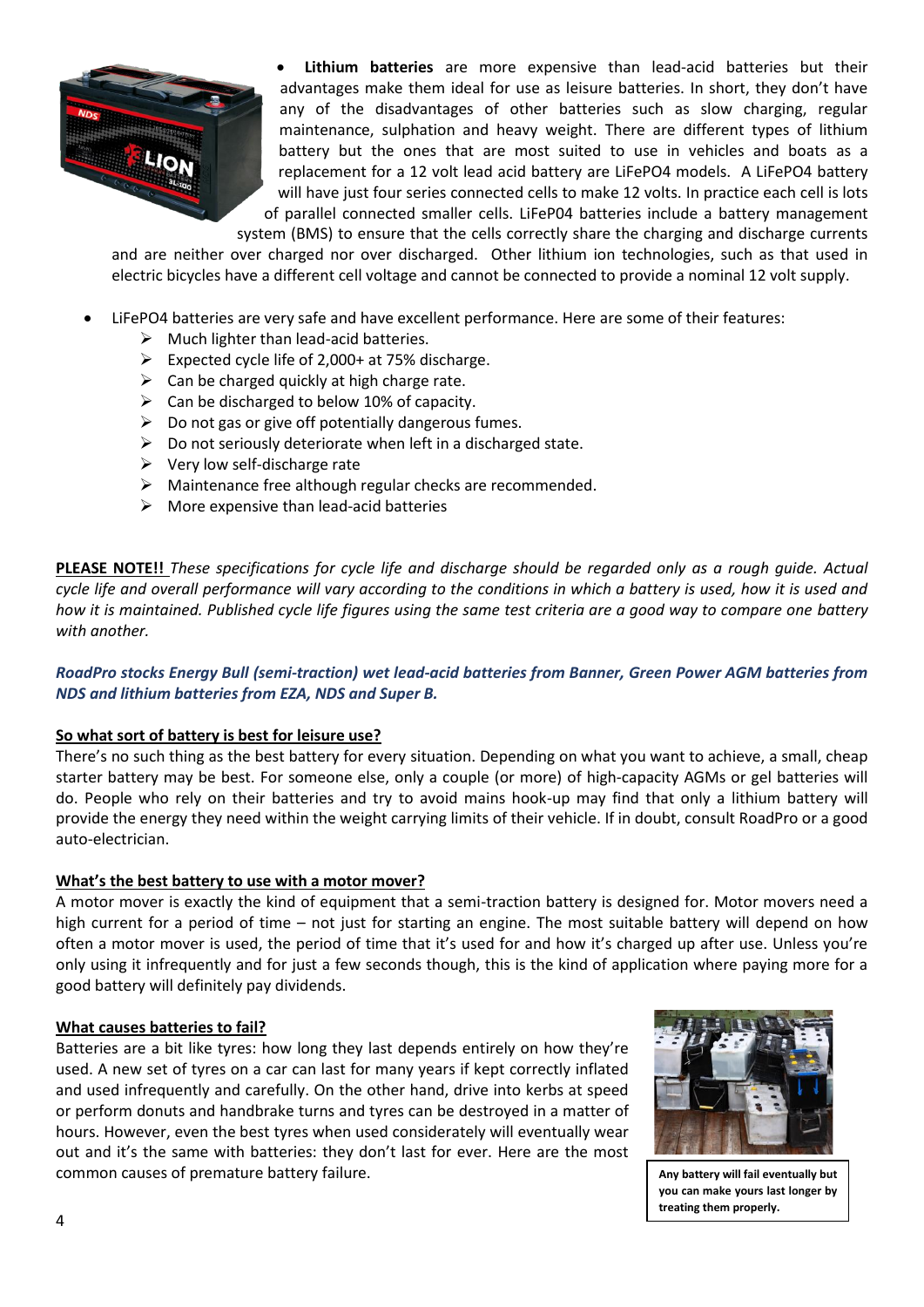- **Insufficient Electrolyte:** When charged at a voltage higher than 14.4V (depending on the ambient temperature), a wet lead-acid battery will gas prolifically and electrolyte will dissipate as hydrogen and oxygen. If it's not replaced (using distilled water), the exposed parts of the plates will rapidly sulphate. This reduces the battery's ability to accept a charge. When electrolyte dissipates, another result can be increased erosion of the plates due to the higher concentration of acid. Finally, internal resistance increases when the electrolyte level is low: high resistance causes heat which, again, will damage the battery.
- **Sulphation:** Any lead-acid battery will naturally develop sulphate on its plates during its lifetime. It's caused when the electrolyte begins to break down, allowing crystals to form. But excessive sulphation happens when the battery's voltage drops to below 12.4V and the battery is allowed to remain discharged for a period of time. This can be months, weeks or even days, depending on the type of battery, its state of charge, its temperature and its general condition. To minimize sulphation, don't leave a battery discharged for more than 24 hours. If a battery is sulphated, use of a charger with a desulphation mode will help remove the sulphate from the plates. Sulphation of batteries starts when the specific gravity of the electrolyte falls below 1.225 or the Voltage is less than 12.4V. Sulphation will reduce the battery's ability to function as it should. There are devices for removing sulphation but it's much better to prevent it happening in the first place with proper battery care and maintenance. Sulphation is the most common reason for lead acid batteries failing prematurely.
- **Overheating:** Batteries don't work well when they're hot. If they get very hot over 50˚C the chemical reaction increases, plates can buckle and the battery can be destroyed.
- **Freezing:** If the electrolyte freezes and turns to ice, the active material on the plates will be dislodged. In really severe cases, the case may crack allowing electrolyte to escape when it thaws.
- **Vibration:** If a battery isn't installed securely, shock and vibration can dislodge the active material from the



**Always be aware that lead-acid batteries can be very dangerous if not treated correctly!!!**

plates and reduce battery life. AGM and gel batteries are not as affected by vibration as are wet batteries. Connections should always be checked regularly if batteries are subjected to high vibration.

 **Overcharging:** There's one thing worse than undercharging a battery and that's overcharging. This quickly causes the water to dissipate as gas, lowering the level of the electrolyte and increasing the concentration of the acid. The result is corrosion of the plates. Excessive heat can be generated which, in a process called thermal runaway, can cause the plates to buckle. In addition, in really severe cases, the battery's case can bulge and, in the worst cases, explode. Overcharging your batteries is a very bad idea indeed.

#### **How to ensure that batteries work as well and as long as they possibly can.**

Correct charging is the key to long battery life and maximum performance. The most important thing to understand about recharging lead-acid batteries is that charging them at a constant voltage will not fully charge or maintain them. This is how cheap chargers work and, although they're usually suitable for starter batteries (though not ideal), using them on leisure batteries is a false economy. At best, the battery's life and performance will be reduced and, at worst, the battery can be damaged and stop working altogether.

Correct charging and maintenance requires an intelligent charging system that can vary the voltage, the current and the length of time a high charging voltage phase is applied. Battery temperature is also monitored with higher power chargers. Chargers that operate like this are often referred to as "smart" or "intelligent" chargers and, while more expensive than basic chargers, can pay for themselves in the long run.

A smart charger puts energy back into a battery in stages. The number of stages varies according to the charger but some CTEK units have as many as eight stages. At each stage, the voltage and current will be put into the battery according to the battery's requirements, ensuring a safe and effective charge. There are three main stages: bulk, absorption & float. Bulk takes the battery up to 80% of its capacity and the absorption phase is used for the remaining 20%. During the float stage, both the charge voltage and current are reduced and held constant. This mode is used to keep the battery fully charged. A good charger has settings for wet, AGM and gel batteries as well as, in some cases, lithium, all of which require different charging voltages to ensure maximum performance and cycle life.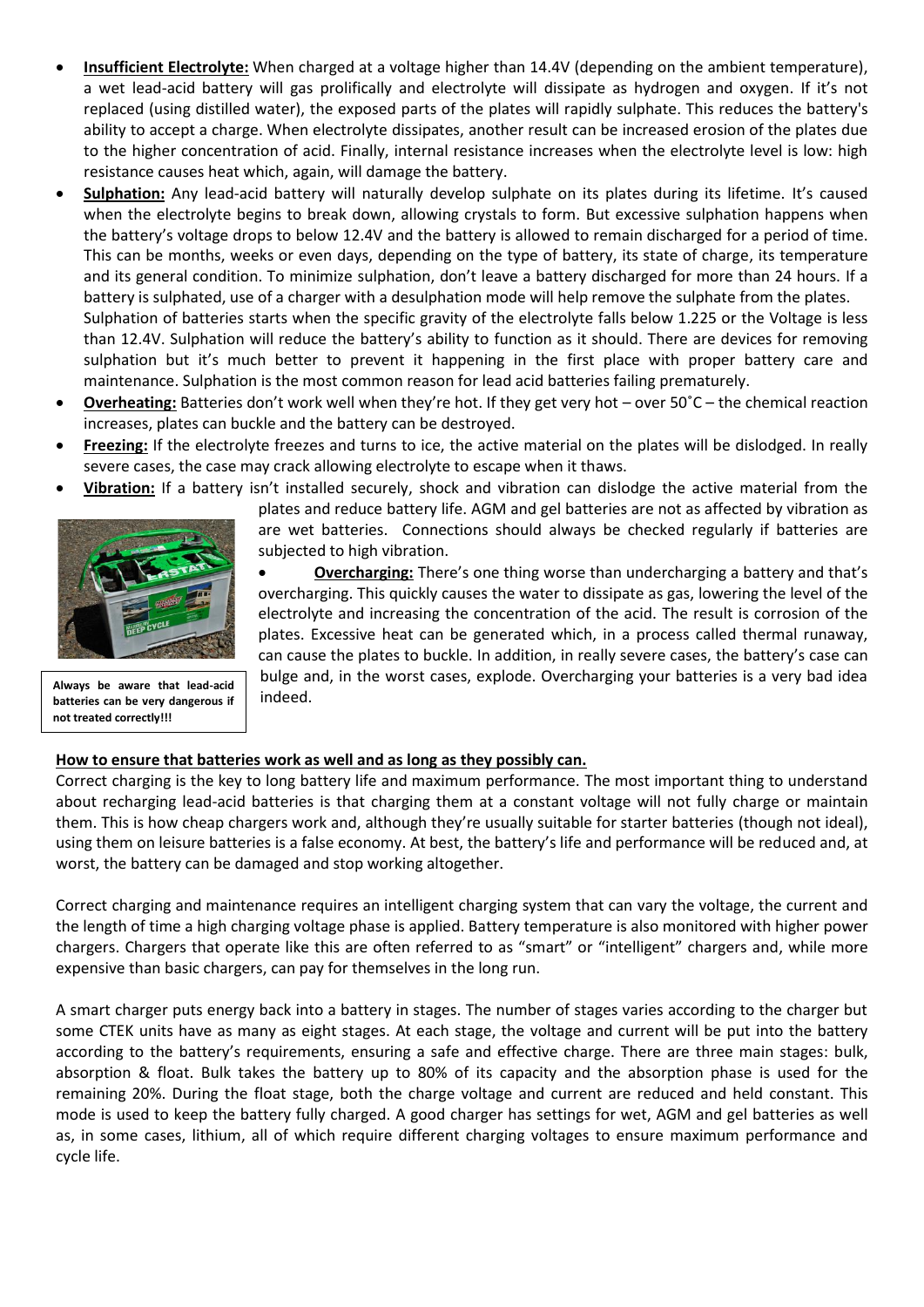There are European standards for specifying a charging regime and these are often identified by letters in the charger documentation. E.g. IUoU is a DIN-designation (DIN 41773) for a lead-acid battery *charging* procedure that is also known as 3-stage *charging*. This translates as I Constant current, U voltage limit 1, o the small current at which the charge voltage is reduced to, U the lower maintaining voltage limit 2. Modern smart chargers frequently have more phases of charge than this and also time limit the high voltage charging phase.

A charger that has multiple stages uses clever electronics to provide de-sulphation, reconditioning, soft start and analysis modes. These can all help to make the charger more efficient. The more modes the better!

Battery chargers are rated according to the maximum current that they can supply. The more Amps coming out of the charger, the quicker a battery will be charged. However, putting too much current into a battery too quickly can damage it so be careful! There's no firm rule here: some people say use a charger with no more than 10% of the battery's capacity, other people say 25%. Our advice is to read the



**A good quality mains charger will more than pay for itself over time.**

manual that comes with the charger. A good charger, such as a CTEK MXS-10 (10 Amp output) for example, can be used with batteries from 20Ah – 300Ah. If a charger is to be used for maintenance purposes only, rather than for actual charging, a charger rated at just 2A – 5A may be sufficient. Again, check the manual.

*RoadPro stocks 230V chargers from CTEK, NDS, Sterling Power and Votronic. They are all "smart" and they all work efficiently to maintain your batteries correctly.* 

#### **Battery guarantees:**

The design and production of batteries is (in Europe and America at least) extremely sophisticated. Brands such as Banner, Bosch, Exide, Green Power, Varta and Trojan have very stringent quality control processes in place. They also test batteries extensively before they're made available to buy. As such, manufacturing defects are, certainly among the premium brands, very rare.

It's natural to look for a battery with a good guarantee. But you should always read the small print and this is especially true of batteries. No manufacturer will guarantee their batteries against failure or damage caused by normal wear and tear, lack of maintenance or incorrect charging. As with tyres, a leisure battery's useful life depends entirely on how it's used. Use it frequently to power an inverter, don't bother to check the electrolyte levels and allow it to self-discharge over the winter and a battery can be fit only for scrap within a year or even less.

The simple fact is that, if you buy a battery made by a reputable manufacturer (not a label printer), the chances of a battery failing as a result of faulty design or manufacture is almost zero.



**A battery-to-battery charger will charge a leisure battery whenever the engine is running.**

#### **Battery charging "on the move":**

When we talk about battery charging, most people have in their mind a 230V battery charger that plugs into the mains. Using one of these while the vehicle is stationary is easy but what about when the vehicle or boat is on the move? For several years, RoadPro has supplied and installed "battery-to-battery chargers" or "DC-DC chargers". These work in exactly the same way as mains chargers but take their power from the engine's alternator via the starter battery.

You may wonder why a battery-to-battery charger is needed when most motorhomes and caravans come fitted with some means of charging the leisure battery when they're moving. The reality is that the systems used by most manufacturers are  $-$  to say the least  $-$  basic. And, for anyone who's serious about staying "off-grid" they can be completely useless. All the battery-to-battery chargers supplied by RoadPro are multi-stage chargers and will charge leisure batteries in the correct way whenever the engine's running. Even if the vehicle is

parked up, running the engine for a few minutes can put enough energy into the battery to provide all the power needed for several hours of wild camping. As with mains chargers, there are different models with different features and output ratings.

*RoadPro stocks battery-to-battery chargers from CTEK, NDS, Sterling Power and Votronic. They are all "smart" and they all work efficiently to maintain your batteries correctly.*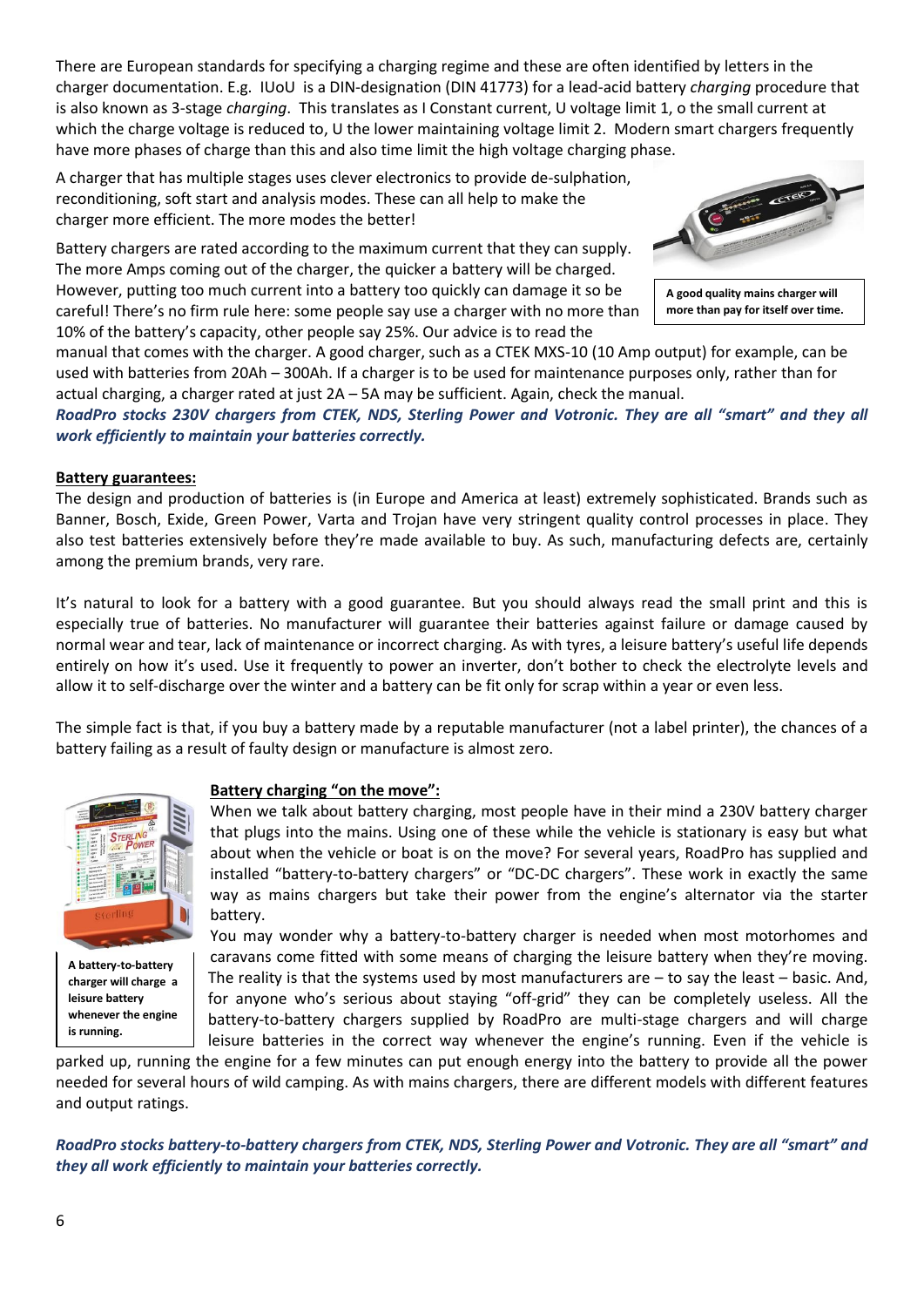#### **Charging a battery from a solar panel:**

Keeping a battery charged up using a solar panel sounds like a great idea but can actually do more harm than good by overcharging the battery. Some batteries are more susceptible to overcharging than others but even good quality batteries can be damaged if they weren't designed to be on constant charge. The solar panel's regulator will also affect the way the battery is charged.

#### **Keeping a starter battery charged:**

Starter batteries are designed to be charged by an engine's alternator and, because they usually have a fairly easy life, can last for many years. If not used though, they will selfdischarge and, for this reason, it's a good idea to check them on a regular basis and charge them if necessary.

Alternatively, fit a stand-by charger – often referred to as a Battery Master. As long as the leisure battery is being charged, either from a solar panel or a 240V charger, the Battery Master will pass current to the starter battery when necessary, ensuring that it doesn't self-discharge.



**A Battery Master like this will help to keep a starter battery charged as long as the leisure battery is on charge.**

#### **Smart Alternators:**

The problem of charging leisure batteries whilst driving is even more serious when the vehicle (boats are usually not affected) is equipped with a "smart alternator" and / or regenerative braking. These features have been introduced in order to help vehicles comply with ever tougher regulations concerning fuel efficiency and emission control. Unlike traditional alternators, which maintain a voltage of at least 13.8V whenever the engine's running, smart alternators are controlled by the vehicle's ECU (Engine Control Unit) and constantly vary the voltage according to what the ECU thinks is required. To cut a long and complicated story short, the voltage generated by a smart alternator can vary between 12.4V or less and 15.0V or more. At times, the ECU may tell the alternator to stop working altogether.

#### *So the problem with smart alternators is: when the alternator's output is 12.4V or less, it won't charge the starter battery and, in turn, the leisure battery. When the output is above 14.7V, AGM gel and lithium batteries can be seriously damaged.*

With these voltages, VSRs (Voltage Sensitive Relays) like those often fitted to VW campervans won't work efficiently either. Neither will battery-to-battery chargers designed to work with traditional alternators. In order to fully charge leisure batteries on motorhomes and caravans where a smart alternator is used, it's essential to use a charger that's been specifically designed to work with this new, very clever technology.

The people most affected by smart alternators failing to charge leisure batteries are, of course, motorhomers and caravanners. Reassuringly, the trade organisation the NCC (National Caravan Council) is aware of the situation but they don't offer any realistic advice on how to deal with the situation. They've put out a memo as follows:

#### *"The NCC has been made aware of a potential issue with cars fitted with start / stop technology, smart alternators or regenerative braking systems.*

*The alternator is switched off periodically during a journey to ensure that the battery is not receiving a charge from both the alternator and the regenerative braking system. When the alternator is in the "off" state then the feed to the refrigerator falls, which can lead to the refrigerator within the caravan being switched off. The refrigerator may not be turned back on when the alternator is reactivated. This can also be the case when the start / stop technology is activated as when the engine is stopped it will turn of the alternator.* 

*There have been reported instances of customers stating that the 12V system to the caravan from the car is not working as the fridge is not staying cold during travelling. This could be caused by the effect stated above.* 

*One solution when a car if fitted with the start / stop technology is to temporally turn off the start / stop technology, if this feature to turn this technology off is fitted to the car.*

#### *Actions Required:*

**Smart alternators are great for saving fuel but not so good at charging leisure** 

**batteries.**

*Dealers to be aware of this potential effect and to advise customers accordingly."*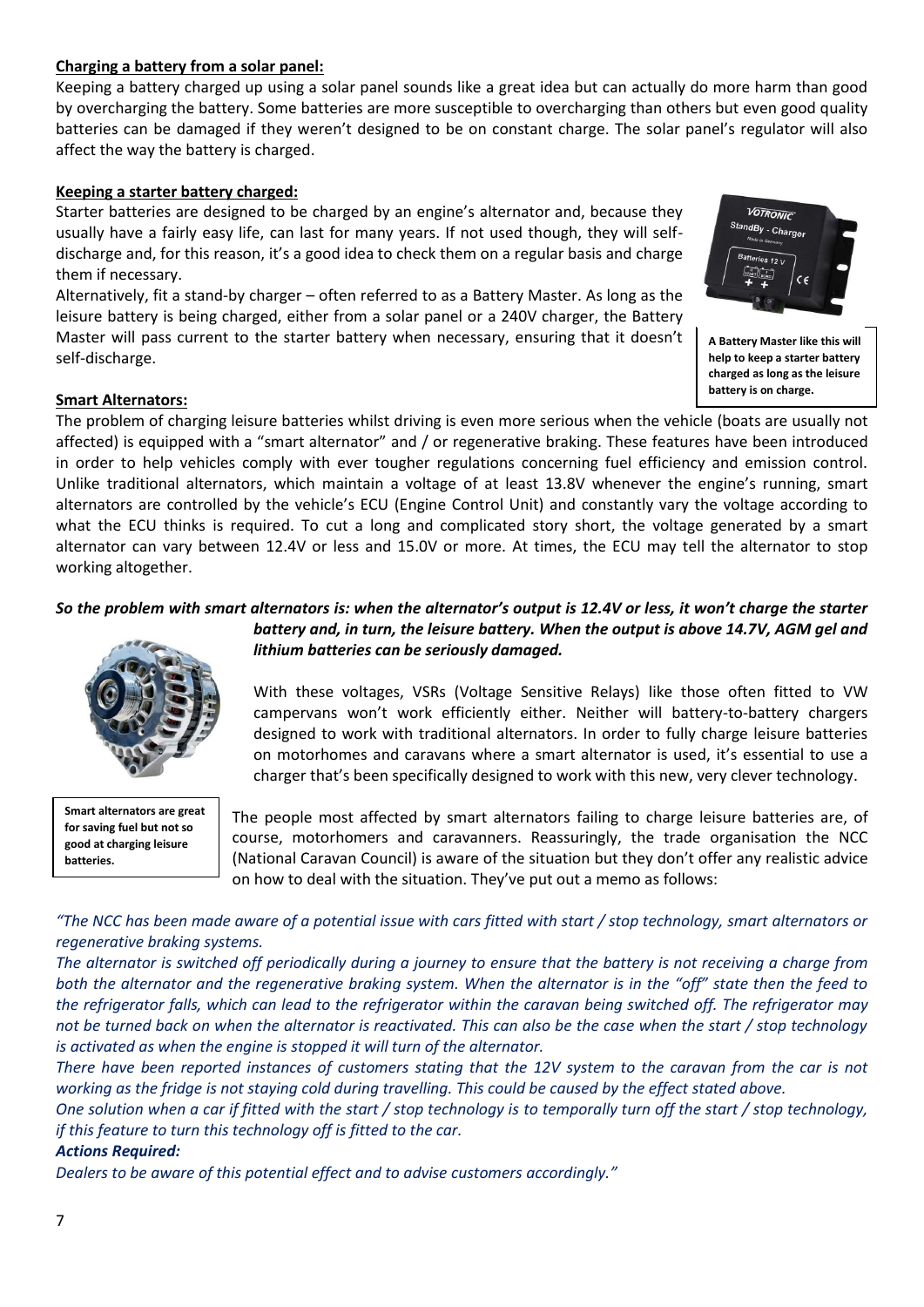The problem here is that most dealers are not only unaware of the problems caused by smart alternators but don't have the first idea of what to do about them. Fortunately, some of us do!!

#### **The NCC Battery Verification Scheme:**



The NCC also understands the confusion amongst caravanners and motorhomers caused by conflicting claims made by battery manufacturers. To try and make things clearer, they operate a scheme to help buyers choose a suitable battery.

However, many people who understand batteries feel that the criteria used to classify batteries under this scheme are flawed and that the recommendations given can be misleading. Other people say that it's better than nothing and it may well be. But, if you're seriously interested in getting the best battery for your application, you may need to look both at batteries which are not covered by the NCC scheme and at the

way the scheme classifies certain batteries as well.

#### **Charging Voltages:**

When charging batteries, voltage is (almost) everything. Use too high a voltage and the battery will be damaged: too low and the battery won't be properly charged and will be damaged. Here are the voltages you should look for when charging batteries.

Voltages shown here are the maximum that should be used during the "bulk" charging phase.

- Wet lead acid: 14.4V (up to 15.8V at low current for reconditioning / de-sulphation mode).
- AGM: 14.7V
- Gel: 14.4V
- LiFePO4: 14.4V or 14.6V (depending on the manufacturer's recommendations.)

| <b>Battery Type</b> | <b>Bulk Stage</b> | Absorption<br><b>Stage</b> | <b>Float</b><br><b>Stage</b> | Max. Voltage for<br><b>Desulphation</b> | <b>Notes</b>                                |
|---------------------|-------------------|----------------------------|------------------------------|-----------------------------------------|---------------------------------------------|
|                     |                   |                            |                              |                                         |                                             |
| Wet lead acid       | 14.4V             | 14.4V                      | 13.2V                        | 15.8V                                   | Current should vary according to voltage.   |
| A.G.M.              | 14.7V             | 14.7V                      | 13.5V                        | N/A                                     | Current should vary according to voltage.   |
| Gel                 | 14.4V             | 14.4V                      | 13.2V                        | N/A                                     | Current should vary according to voltage.   |
| LiFePO4             | 14.6V             | 14.6V                      | N/A                          | N/A                                     | When battery is full, no maintenance charge |
| lithium             |                   |                            |                              |                                         | is necessary. Refer to manufacturers'       |
|                     |                   |                            |                              |                                         | instructions.                               |

Typical average charging voltages:

#### **Battery voltages – 12V nominal:**

This chart applies to all types of lead-acid battery with zero current flow. It shows typical voltages of lead-acid batteries when they've been fully charged and left standing for 2 hours with no charge or discharge applied.

| State of<br>Charge | <b>Voltage</b> | <b>Specific</b><br>Gravity |
|--------------------|----------------|----------------------------|
| 100%               | 12.7V          | 1.265                      |
| 75%                | 12.4V          | 1.225                      |
| 50%                | 12.2V          | 1.190                      |
| 25%                | 12.0V          | 1.155                      |
| Discharged         | 11.9V          | 1.120                      |

#### **For more information on batteries of all kinds, we always recommend visiting Battery University.** [http://batteryuniversity.com](http://batteryuniversity.com/)

**NOTE**: To the best of our knowledge, the information above is accurate. However, we do not assume any liability whatsoever for the accuracy and completeness of the information. If you find any errors, please let us know.